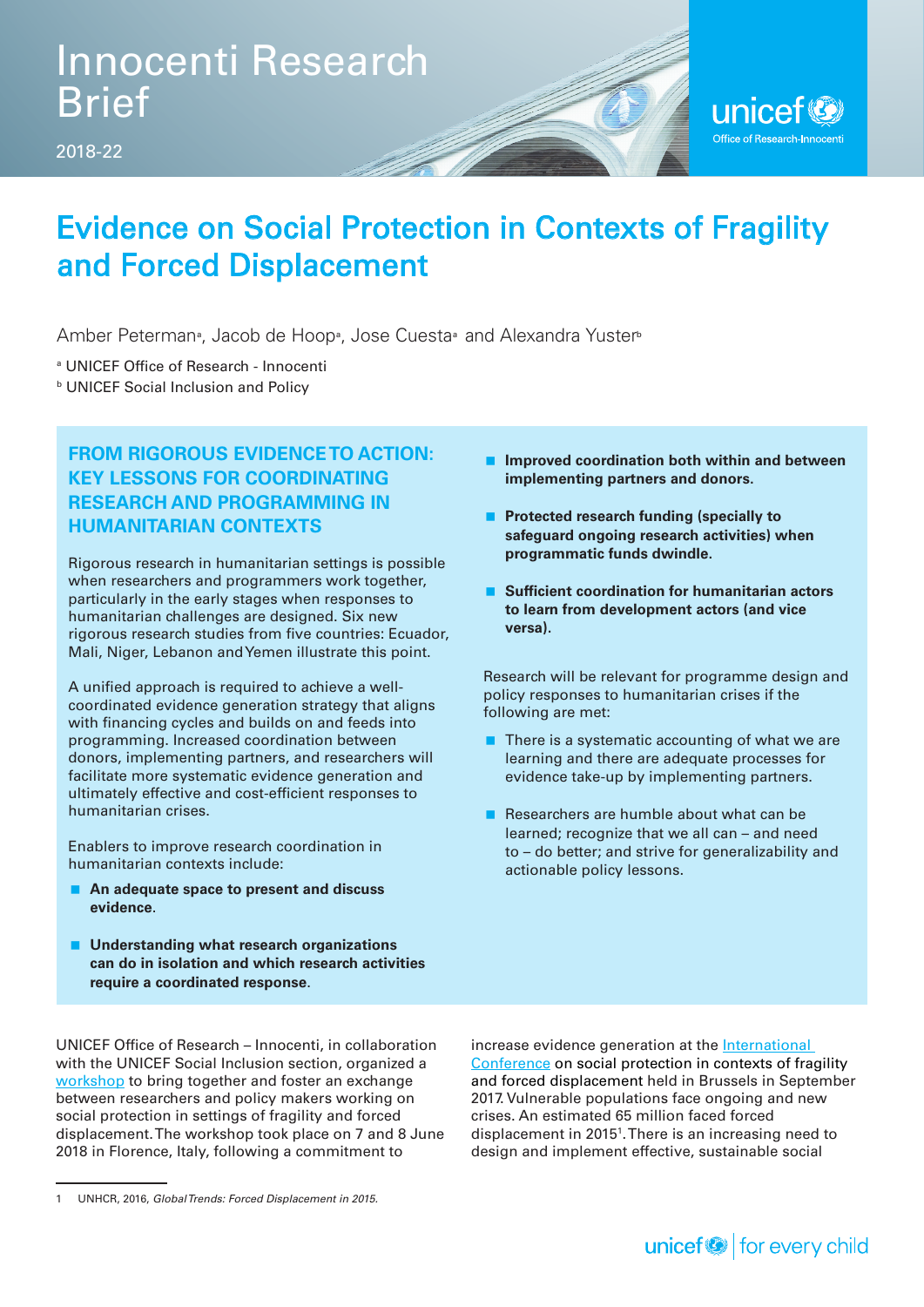protection systems to ensure their basic survival and human development. Context-specific research is needed to inform policy and practice. However, there is little rigorous evidence to date to facilitate design and implementation of social protection systems in such settings.<sup>2</sup> This workshop was intended as a contribution towards filling evidence gaps, and sought to initiate a joint discussion between researchers and practitioners to identify priority research gaps, and strategize opportunities together, to generate further future evidence.

**Day 1** of the workshop focused on expanding the evidence base, with six research presentations of new rigorous quantitative evidence focused on social protection in humanitarian settings. The studies were identified through a call for papers and vetted through a detailed review process. They represent the work of 20 authors from over 12 institutions, including UNICEF Office of Research – Innocenti, the World Bank, the International Food Policy Research Institute, American Institutes for Research, and various universities. The studies are representative of a range of geographical settings and typologies of social protection programming, and focus on three main themes:

- 1. Comparisons between effectiveness of different delivery modalities (e.g. cash versus in-kind, or school feeding versus general food distribution);
- 2. Evaluations and implications of targeting choices (including universal reforms); and
- 3. Impacts of programmes targeted at refugees and host communities.

Researchers presented not only on the research design and results, but also drew out policy implications and evidence gaps or challenges identified while conducting the studies. The first group of papers shows the diverse impacts of different implementation modalities, including the sometimes unexpected (positive and negative) consequences of programming *(see Boxes 1-3).* For example, Brück et al. found that assets-based programming had a positive effect on child nutrition in Niger, while the traditional preventative food aid for malnutrition did not *(see Box 1).* Schwab compares the effects of cash versus food distribution to households in rural Yemen during the 'lean season' and finds only modest productive impacts of both modalities *(see Box 2).* Likewise, Aurino et al. found that while school feeding succeeded in increasing measures of children's education in Mali, general food distribution did not *(see Box 3).* These papers are unique as they are the first known comparisons of such programme delivery modalities examined within fragile and emergency settings. The papers clearly show that the type of

economic transfer or benefit does matter, and that optimizing the implementation modality can be critical for programme success.

Since little research is available across contexts to draw out design lessons, researchers and practitioners agreed on the need to be open to learning opportunities in future humanitarian programming. Some aspects highlighted included the need to be modest in the formulation of theories of change for humanitarian programmes; it is important to be aware of the limitations of our understanding even in well-studied contexts. Moreover, there is a need to be comprehensive in evaluation approaches, capturing wide-ranging programme effects including both intended and unintended consequences – particularly around gender and intra-household dynamics.

#### **Box 1***: Assets for alimentation? The nutritional impact of assets-based programming in Niger*

[Tilman Brück, Oscar Dias Botia, Neil Ferguson, Jérome Ouédraogo, Zacharias Ziegelhoefer]

A recent strand of aid programming aims to develop household assets by removing the stresses associated with meeting basic nutritional needs. However, it is also possible that such programmes can boost nutrition in recipient households, by encouraging further investment in diet. To test this hypothesis, the authors study the World Food Programme's Protracted Relief and Recovery Operation (PRRO) in Niger, a conflict-affected, low income country with a high share of malnourishment. Under PRRO, a household could receive: 1) food aid to prevent malnutrition, 2) both preventive food aid and 'food for assets' assistance, or 3) no assistance (the control group). When provided alone, food aid has no nutritional impact, relative to receiving no assistance at all. However, there is a pronounced positive effect when preventive food aid is paired with assets-based programming, over and above the effect which stems from greater household assets. The authors conclude that assets-based programmes deliver positive nutritional spill-overs and have potential to interact positively with more nutritionfocussed programming.

[\[Working paper](https://www.unicef-irc.org/publications/957-assets-for-alimentation-the-nutritional-impact-of-assets-based-programming-in-niger.html); [Presentation\]](https://www.unicef-irc.org/data-visualizations/?videoId=102296502)

<sup>2</sup> Doocy, S and Tappis, H, 2016, *Cash-based approaches in humanitarian emergencies: a systematic review, 3ie Systematic Review Report 28*. London: International Initiative for Impact Evaluation (3ie).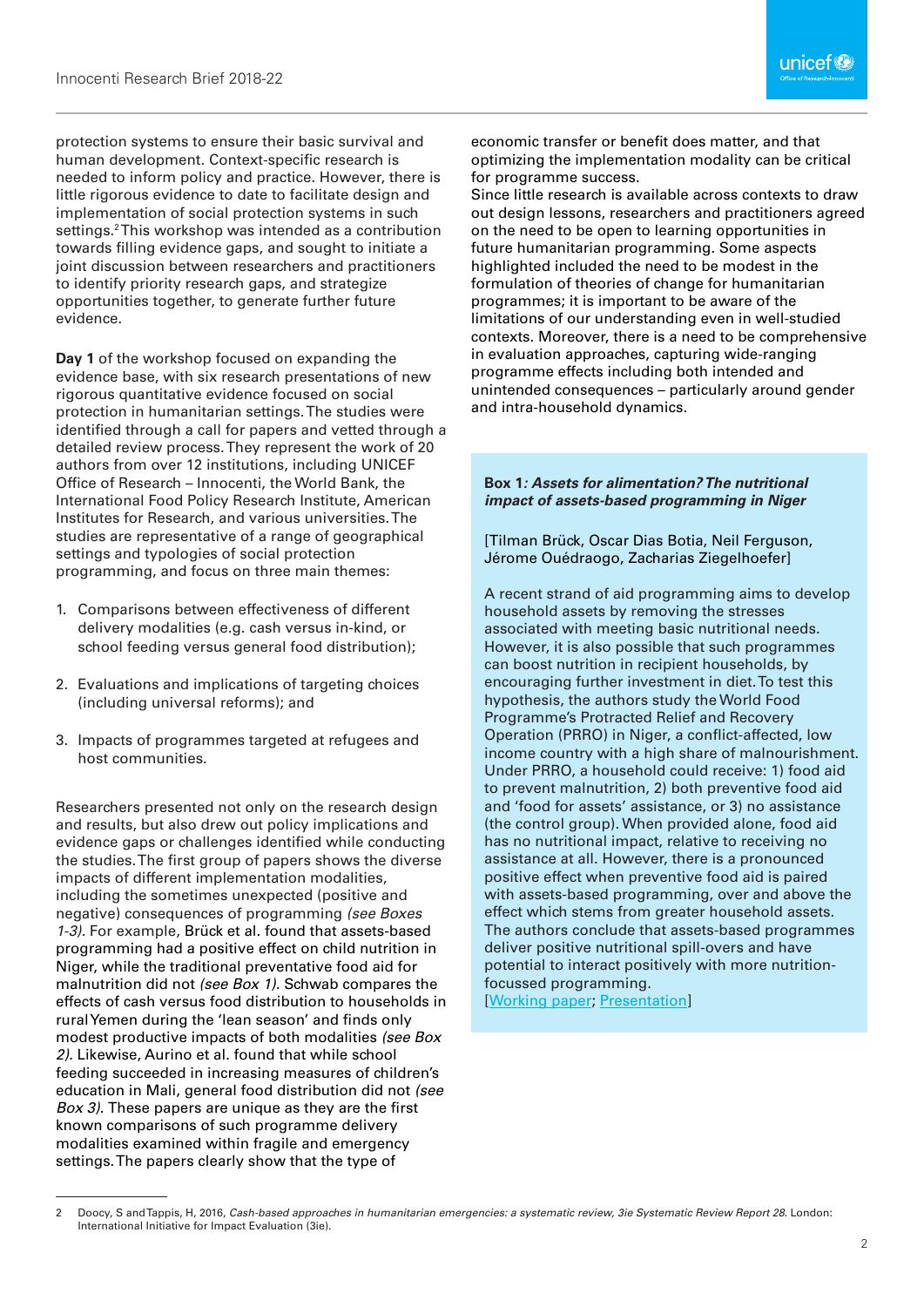#### **Box 2:** *Comparing the productive effects of cash and food transfers in a crisis setting: Evidence from a randomized experiment in Yemen*

#### [Benjamin Schwab]

The productive impacts of transfer programmes have received increased attention. However little is known about such effects in emergency and crisis settings. Even less is known about whether transfer type – a food basket or a cash grant – influences the productive potential of such transfers. Theory suggests that, while cash transfers can relieve liquidity constraints associated with investments, subsidized food provision, by acting as a form of insurance, may prevent households from retreating to conservative income-generating strategies during volatile periods. Using a randomized field experiment in Yemen, this study contrasts the effects of transfer modalities delivered during a lean season. The results demonstrate a modest productive impact of both modalities and suggest a role for both liquidity and price risk channels. Cash transfer recipients invested relatively more in activities with higher liquidity requirements (livestock), while food recipients incorporated higher-return crops into their agricultural portfolios. [[Working paper;](https://www.unicef-irc.org/publications/965-comparing-the-productive-effects-of-cash-and-food-transfers-in-a-crisis-setting-evidence.html) [Presentation](https://www.unicef-irc.org/data-visualizations/?videoId=102296761)]

**Box 3:** *School feeding or general food redistribution? Quasi-experimental evidence on the educational impacts of emergency food assistance during conflict in Mali*

[Elisabetta Aurino, Jean-Pierre Tranchant, Amadou Sekou Diallo, Aulo Gelli]

The authors investigate the effects of emergency school feeding and general food distribution (GFD) on children's schooling during conflict in Mali. Impacts on child enrolment, absenteeism and attainment were examined via quasi-experimental techniques. Results indicate school feeding led to increases in enrolment by 11 percentage points and to about an additional half-year of completed schooling. Attendance among boys residing in households receiving GFD, however, declined by about 20 per cent over the comparison group. One possible explanation comes from adjustments in child labour. School feeding leads to lower participation and time spent in work among girls, while GFD raised child labour, particularly among boys. Further analysis shows that impacts also vary by conflict intensity, suggesting programme design modification may be justified in contexts of fragility. The educational implications of food assistance should be considered when planning humanitarian responses. [[Working paper;](https://www.unicef-irc.org/publications/956-school-feeding-or-general-food-distribution-quasi-experimental-evidence-on-the-educational.html) [Presentation](https://www.unicef-irc.org/data-visualizations/?videoId=102296889)]

The second theme around targeting highlights the need to better understand dynamics and vulnerabilities among populations. This is the case when such vulnerabilities accrue from poverty and conflict over time. Schnitzer presented sobering evidence showing that methods we currently use to identify beneficiaries in both development and humanitarian settings perform poorly and have significant drawbacks *(see Box 4).* Promising initiatives that move towards more inclusive and comprehensive operations within targeting exercises, in particular unified databases (single registries) and technological improvements to allow the integration of multiple beneficiary lists, are welcome innovations to the challenges of targeting in fragile settings.

#### **Box 4:** *How to target households in adaptive social protection systems? Evidence from humanitarian and development approaches in Niger*

#### [Pascale Schnitzer]

The methods used to identify beneficiaries of programmes aiming to address persistent poverty and shocks are subject to frequent policy debates. Relying on panel data from Niger, this paper analyses the performance of different targeting methods that are widely used by development and humanitarian actors and explores how they can be applied as part of an adaptive social protection (ASP) system. The methods include proxy-means testing (PMT), household economy analysis (HEA), geographical targeting, and combined methods. Results show that PMT performs better in identifying persistently poor households, while HEA performs better in identifying transiently food insecure households. Geographical targeting is particularly efficient in responding to food crises, which tend to be largely covariate in nature. Combinations of geographical, PMT, and HEA approaches may be used as part of an efficient and scalable ASP system. Results motivate the consolidation of data across programmes, which can support the application of alternative targeting methods tailored to programme-specific objectives. [\[Working paper](https://www.unicef-irc.org/publications/964-how-to-target-households-in-adaptive-social-protection-systems-evidence-from-humanitarian.html); [Presentation\]](https://www.unicef-irc.org/data-visualizations/?videoId=102297044)

The final set of presentations focused on social protection responses within refugee hosting settings, exemplified by two different contexts *(see Boxes 5 and 6).* Valli et al. showed that economic transfers (cash, food and vouchers) to Colombian refugees and poor Ecuadorians in Northern Ecuador increased measures of social cohesion. These increases, however, were almost exclusively driven by the refugee sample *(see Box 5).* In Lebanon, de Hoop et al. examined the impacts of a cash transfer for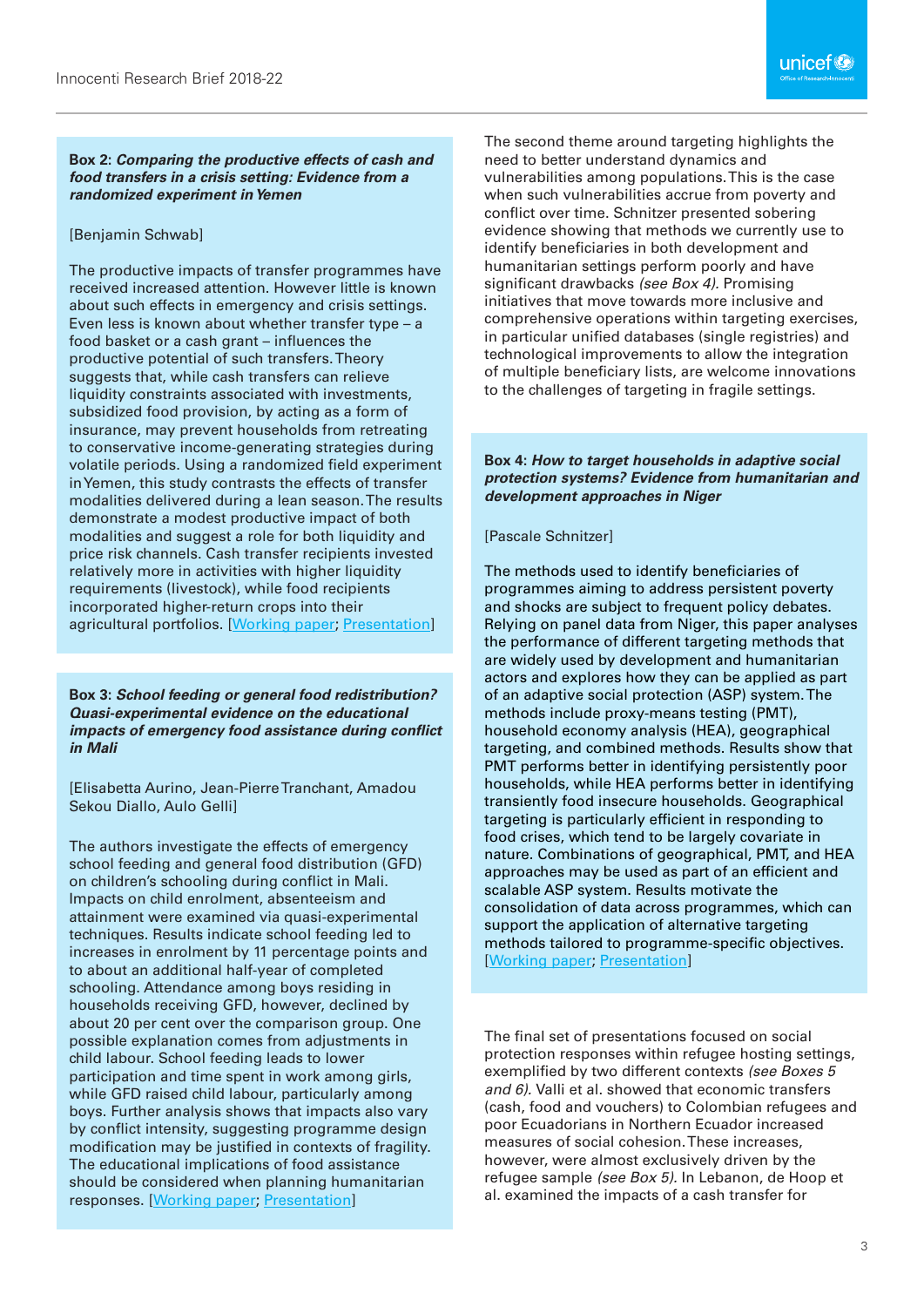education of Syrian refugees, finding increases in attendance as well as other beneficial impacts – however enrolment was limited by supply-side constraints *(see Box 6).* Both studies demonstrate the importance of understanding contextual factors during the design and implementation phases of programming. For example, it is possible that small desian features including messaging, and joint targeting of Colombians and Ecuadorians, were responsible for social cohesion impacts, which were explicitly built into programme implementation. Likewise, positive trends in education among Syrian refugees, paired with limited supply of second shift schools, may have dampened or masked positive impacts of the cash transfer on enrolment during the evaluation period of the No Lost Generation programme.

#### **Box 5:** *Economic transfers and social cohesion in a refugee-hosting setting*

[Elsa Valli, Amber Peterman, Melissa Hidrobo]

There is increasing interest in understanding if social protection is able to foster social cohesion, particularly between refugees and host communities. Using an experimental evaluation of transfers, including provision of cash, food and food vouchers to Colombian refugees and poor Ecuadorians in urban and peri-urban areas, we examine if transfers resulted in changes in social cohesion measures. The evaluation was a cluster-randomized control trial examining a short-term programme implemented over six months byWFP. The analysis examines six aggregate dimensions of social cohesion, derived from 33 individual indicators, in addition to an overall index of social cohesion. Overall results suggest that the programme contributed to the integration of Colombians into the hosting community through increases in personal agency, attitudes that accept diversity, confidence in institutions, and social participation, while having no impact, however, on the Ecuadorian population. The programme had no negative impact on the indicators or domains analysed. Although it was not possible to specifically identify mechanisms, the authors hypothesize that these impacts are driven by joint targeting, messaging around social inclusion and interaction between nationalities at mandated monthly nutrition trainings.

[[Working paper;](https://www.unicef-irc.org/publications/959-.html) [Presentation](https://www.unicef-irc.org/data-visualizations/?videoId=102297258)]

#### **Box 6:** *No Lost Generation: Supporting the school participation of displaced Syrian children in Lebanon*

[Jacobus De Hoop, Mitchell Morey, David Seidenfeld]

This paper documents the impact of a cash transfer programme – an initiative of the Government of Lebanon, the United Nations Children's Fund (UNICEF) and the World Food Programme (WFP), widely known as the No Lost Generation Programme (NLG) and, locally, as Min Ila ('from to') – on the school participation of displaced Syrian children in Lebanon. The programme provides cash to children who are enrolled in the afternoon shift of a public primary school. It was designed to cover the cost of commuting to school and to compensate households for income forgone if children attend school instead of working; two critical barriers to child school participation. The authors rely on a geographical regression discontinuity design that compares children living in two pilot governorates with children living in two neighbouring governorates, to identify the impact of the programme half way into the first year of operations (the 2016/17 school year). Results indicate limited programme effects on school enrolment, but substantive impacts on school attendance among the enrolled children, which increased by 0.5 days to 0.7 days per week – an improvement of about 20 per cent over the control group. School enrolment among Syrian children rose rapidly across all of Lebanon's governorates during the period of the evaluation, resulting in supply side capacity constraints that appear to have dampened positive impacts on enrolment.

[\[Working paper](https://www.unicef-irc.org/publications/955-no-lost-generation-supporting-school-participation-of-displaced-syrian-children-in.html); [Presentation\]](https://www.unicef-irc.org/data-visualizations/?videoId=102297143)

The first day concluded with a panel of donors and international cooperation partners including EU-ECHO, the UK Department for International Development (DFID) and the German Development Agency (GIZ). The panellists reflected on what, in their view, were the most innovative and promising examples of social protection programming in humanitarian contexts, and shared their funding priorities and priority evidence gaps. Discussions focused on identification of success stories, coordination mechanisms across donors, implementation and research, prioritization of research topics, as well as mechanisms for incentivizing research within already complex landscapes. Common themes included a need for research that is truly multidisciplinary and bridges the 'humanitarian-development divide'. Research on social protection without a humanitarian lens was not considered useful for humanitarian actors. Another theme was the importance of timing for research in humanitarian contexts.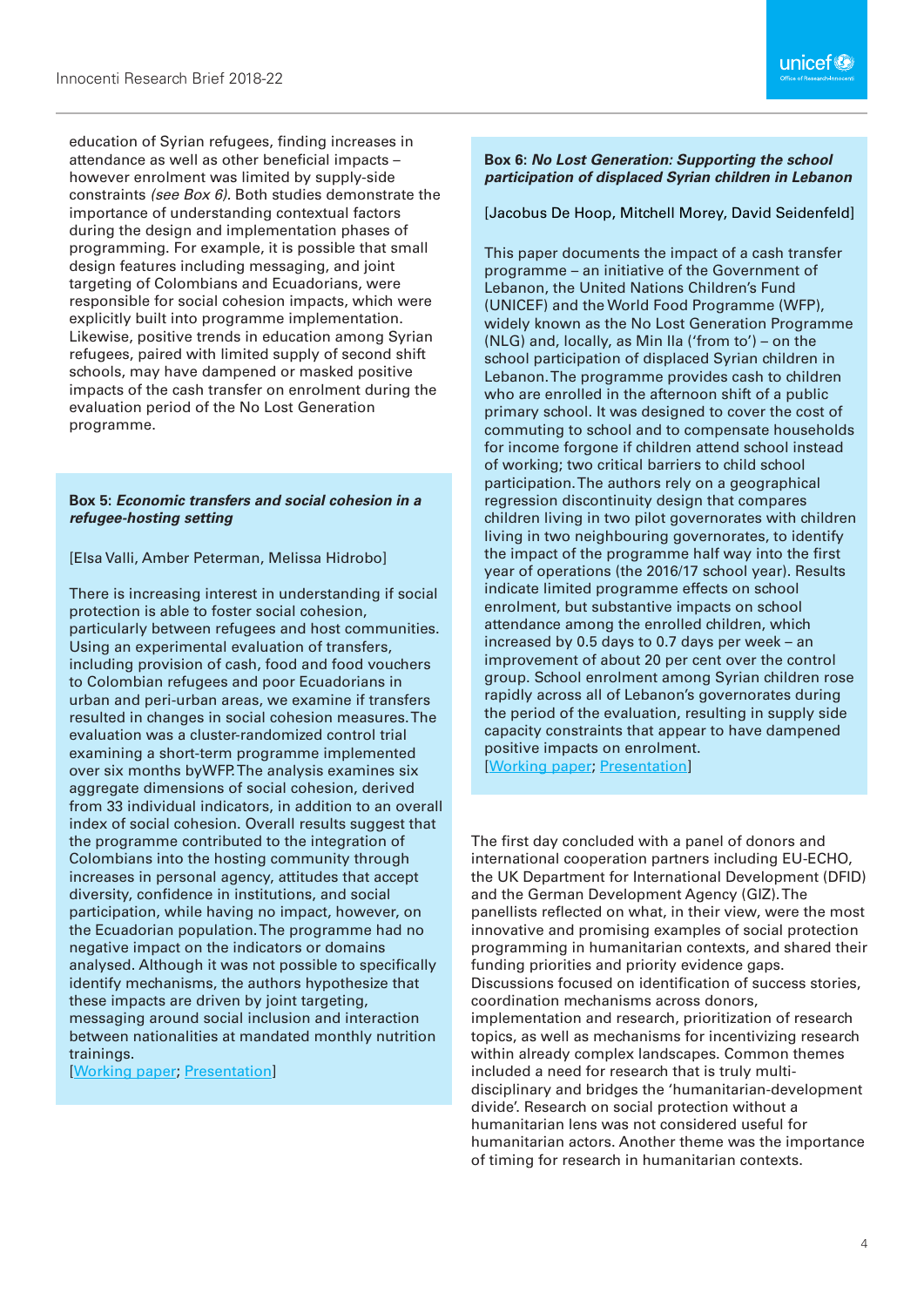The usefulness of research findings that are published two to three years after the research is undertaken, may be limited. To shorten timelines, study durations may need to be adjusted and preparatory work should be done (if possible) before an emergency occurs. A careful uptake process is of critical importance if research is to feed into humanitarian programming. If these issues are considered, successful research is possible even in challenging contexts, as illustrated by promising examples of operational research that looks at 'shockresponsive' social protection. Some priorities for future research were mentioned, including related to the potential of social protection to foster social cohesion and contribute to stabilization of societies and state-building.

**Day 2** explored opportunities to push the evidence frontier through an exchange between UNICEF delegates, donors, partner agencies and researchers. The day opened with five UN agencies, who gave overviews of ongoing initiatives for evidence generation in humanitarian settings. This was followed by plenary discussions. Presentations by UNICEF, [UNHCR](https://www.unicef-irc.org/data-visualizations/?videoId=102297351), FAO, [WFP](https://www.unicef-irc.org/data-visualizations/?videoId=102297509) and the [World Bank](https://www.unicef-irc.org/data-visualizations/?videoId=102297612) highlighted the extensive work being carried out within fragile settings by the UN agencies and the need to coordinate and share data and lessons learned for global benefit.

The morning sessions also included detailed feedback from UNICEF Country Offices, who provided a field perspective on their ongoing social protection initiatives in humanitarian contexts and reflections on research and knowledge gaps faced during implementation. Presentations from [Cameroon,](https://www.unicef-irc.org/data-visualizations/?videoId=102298096) [Lebanon](https://www.unicef-irc.org/data-visualizations/?videoId=102297843), [Jordan,](https://www.unicef-irc.org/data-visualizations/?videoId=102297994) [Madagascar](https://www.unicef-irc.org/data-visualizations/?videoId=102298346), [Malawi,](https://www.unicef-irc.org/data-visualizations/?videoId=102298235) [Nepal](https://www.unicef-irc.org/data-visualizations/?videoId=102297714), and [Nigeria](https://www.unicef-irc.org/data-visualizations/?videoId=102297790), highlighted the multiple complexities in implementing both social protection programmes and research in a complex environment. For example, countries face not only compressed timelines in responding to emergencies, but research also faces ethical and design complexities in such situations. Despite the challenges, there is an increasing imperative to learn from experiences to optimize positive investments and avoid poor programming. This is particularly necessary across different timelines – before, during and after disaster or displacement – to bridge humanitarian and development divides.

The last session included brainstorming in break out groups on topics related to priorities in evidence generation, use of administrative data for future research, coordination between donors, practitioners and researchers and leveraging lessons from operational research. Originating from these groups and drawing on discussions throughout the workshop, a preliminary set of research priorities was compiled, which represents only a fraction of evidence and knowledge gaps to date.<sup>3</sup> Preliminary findings of these discussions are displayed below in *Boxes 7-9.* Participants in the group discussions were invited to summarize their conclusions in blog posts.

#### **Box 7:** *Coordination between donors, practitioners and researchers*

Coordinating evidence generation with programming and financing is both critical and challenging in humanitarian contexts. A unified approach is necessary to achieve a well-coordinated evidence generation strategy that (i) aligns with financing cycles and (ii) builds on and feeds into programming. Discussion participants indicated a need to learn from successful examples and acknowledge from the start that we all can do – and need to do – better. Discussion participants identified several 'enablers' required to achieve improved coordination, including:

- An adequate space in which to present and discuss evidence, is critical. Simplified and short discussions are neither sufficient to accurately coordinate evidence generation with programming nor for evidence to feed into programmatic decisions.
- With increasing demand for responding to challenging emergencies, it is important to understand what research organizations can do in isolation and which research activities require a coordinated response.
- Improved coordination both within and between implementing partners and donors is important in the development of a coherent evidence generation strategy related to social protection in humanitarian settings.
- Resources for coordination of donors and for evaluation and evidence generation should be protected (specially to safeguard ongoing research activities) when programmatic funds dwindle.
- Sufficient coordination to allow for humanitarian actors to learn from development actors (and vice versa) is critical, especially in protracted crisis settings.

<sup>3</sup> Woodward, A., Griekspoor, A., Doocy, S., Spiegel, P., and Savage, K. 2018. Research agenda-setting on cash programming for health and nutrition in humanitarian settings. *Journal of International Humanitarian Action* 3(7): 1-12.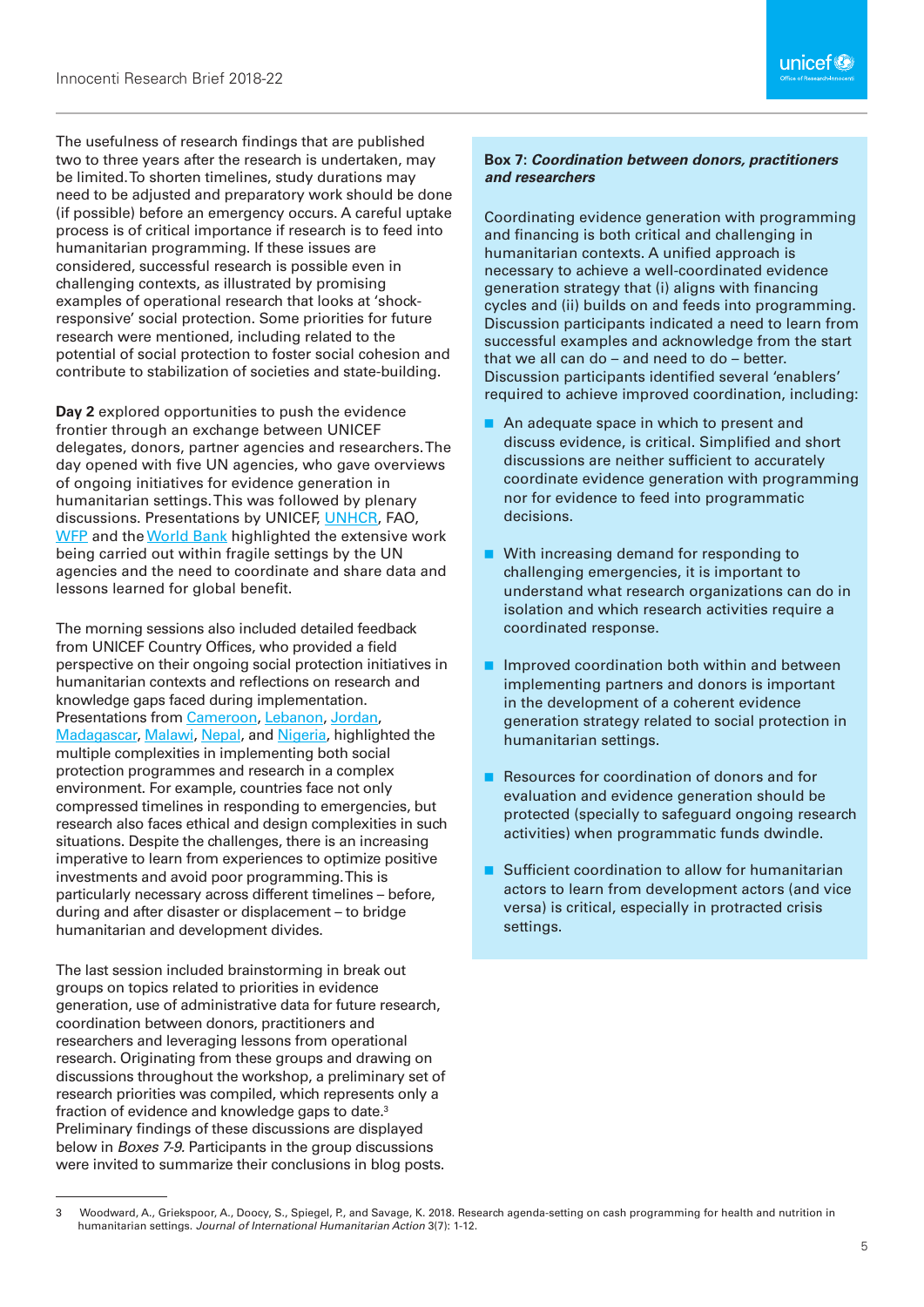#### **Box 8:** *Use of administrative data for research*

This discussion started from the premise that in humanitarian settings, survey data is often scarce and unreliable. In these situations, administrative data – such as those collected for programming purposes or as part of service delivery – can potentially serve as an alternative source of information for systematic research efforts. Administrative data have several strengths and weaknesses as compared to survey data. One strength is that administrative data are available at zero additional cost and do not require additional data collection activities. Another strength, when used for evaluations of program effectiveness, is that administrative data often cover the universe of programme beneficiaries (while survey data typically cover only a subset). Weaknesses of administrative data may include challenges in linking across administrative datasets for research purposes and comparatively weak data collection designs. Importantly though, it may be possible to address many of these weaknesses through early collaboration and coordination between researchers and implementing partners. Designing the collection of administrative data to serve the dual purpose of feeding into programmatic decisions and evidence generation could in some occasions be a low hanging fruit that merits further exploration. The participants in this breakout session prepared a [blog describing](https://blogs.unicef.org/evidence-for-action/administrative-data-missed-opportunity-for-learning-and-research-in-humanitarian-emergencies/)  [the discussion in more detail.](https://blogs.unicef.org/evidence-for-action/administrative-data-missed-opportunity-for-learning-and-research-in-humanitarian-emergencies/)

#### **Box 9:** *Learning from operations*

Beyond the types of rigorous quantitative research discussed on day one, several opportunities for further learning from operations were identified. Two avenues for learning from programme operations in a specific country or context were discussed. First, short feedback loops are important to improve programme implementation in complex, rapidly changing environments. Techniques such as real-time monitoring, scenario planning, and context monitoring were discussed as potential options to shorten feedback loops. Second, to build capacity and enhance learning at the national level, national counterparts need to be in the driving seat. As an element of this, national counterparts should be enabled to learn quickly from failure through rapid feedback loops. Opportunities for learning *across* settings were identified too. In particular, in addition to documenting impact, research should focus on operational aspects and processes, to better understand not only whether different programmatic approaches are effective, but also why and how.

There are opportunities for better use of existing evidence, making sure it feeds into policy making and programme design. These opportunities include: translation of research into actionable and easily accessible lessons, capturing experiences of field teams through stories (learning by analogy), and improved organization of communities of practise to allow for open and frank discussion of challenges and failure.